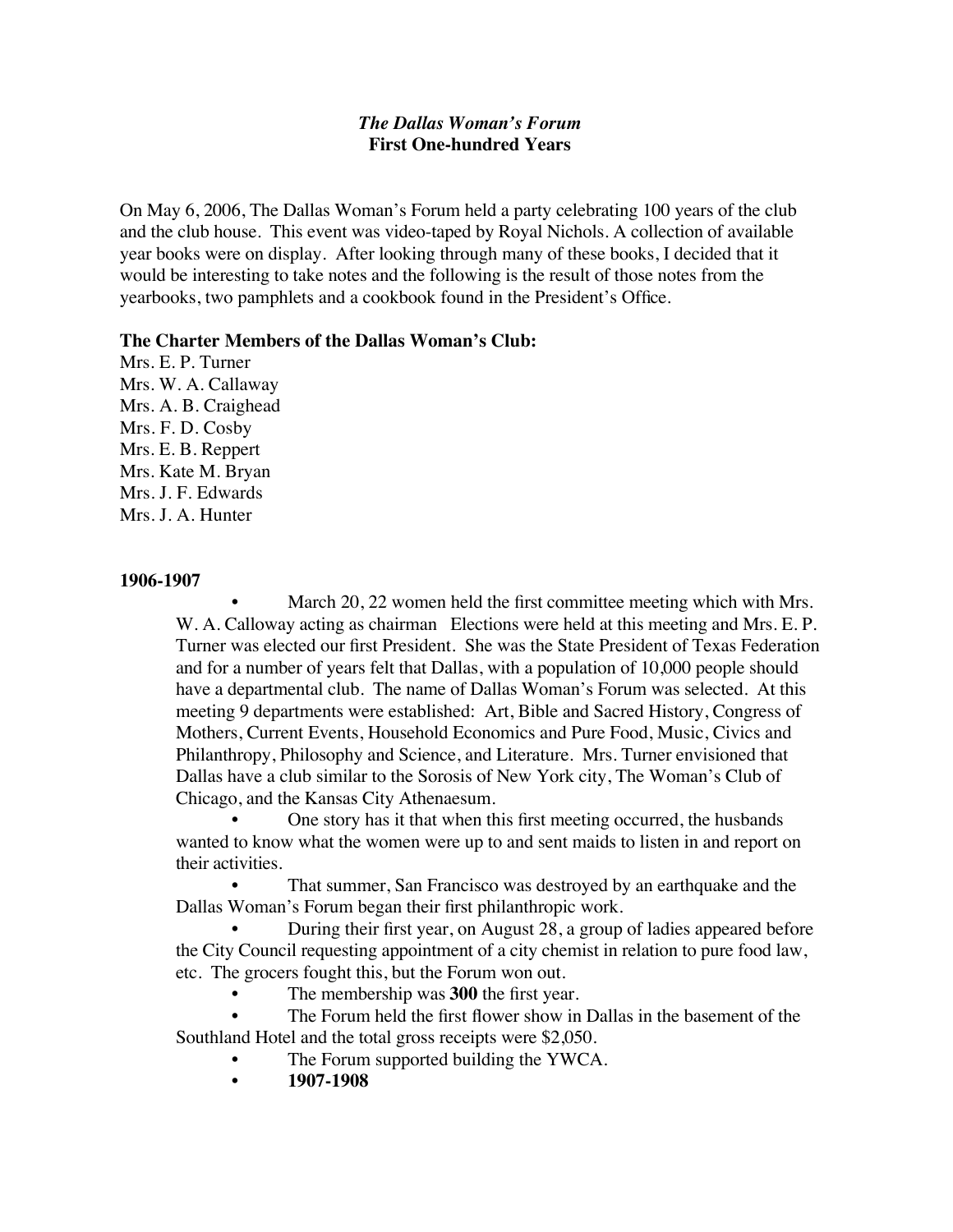The Forum sponsored the  $2<sup>nd</sup>$  Flower Show at the State Fair.

## **1909-1910**

The Forum accepted an offer to meet at the Methodist Publishing

House, South, Building rooms on  $4<sup>th</sup>$  floor.

- 1 called and 10 regular meetings were held.
	- 84 members paid dues.
	- The Forum sponsored the  $3<sup>rd</sup>$  annual Flower Show at Fair Park.

• Mother's Congress withdrew to join a similar club Council of Mothers which met the same goals. It was the forerunner of PTA.

• In May the Forum presented a Water Carnival at Lake Cliff. Mrs. E. P. Turner got the idea for the 2 evening event. The first night the lighting was bad, but the second night was a great success. 150 people attended.

- 37 articles were in the daily newspapers concerning Forum activities.
- The Forum planted 2 shrubs on each School yard in Dallas.

The Forum endorsed a petition asking for a censorship board governing moving picture shows.

The Forum drew up a petition asking stores to close Saturday afternoons during July and August.

• Two receptions were held at Mrs. E.P. Turner's Oak Cliff home. One was a Christmas theme and the other was a St. Patrick's Day theme.

# **1911-1912**

161 members paid dues.

• A class in French was offered. A class in Spanish had to be cancelled due to illness in the leader's family.

The Forum was seeking interest in establishing a Science Center at Fair

Park.

- The Forum sent circulars for establishing Kindergarten to legislators.
- The forum supported Juvenile Court.
- **• 1913-1914**
- They sent 4,500 magazines to the Court House.
- They held teas to raise money to purchase a meeting place.

# **1914-1915**

• 200 members are paid up.

The US was at war. The President's message in the yearbook, spoke about the terrible number of deaths this war was causing throughout the world and how the war should be addressed by women.

• The Forum sent 2 delegates to Chicago to attend the General Federation of Woman's Clubs.

The Forum worked to inspect, grocery stores, dairies, bakeries etc to encourage better health standards and to prevent child labor.

The Current Events Group engaged in quizzes at their meetings.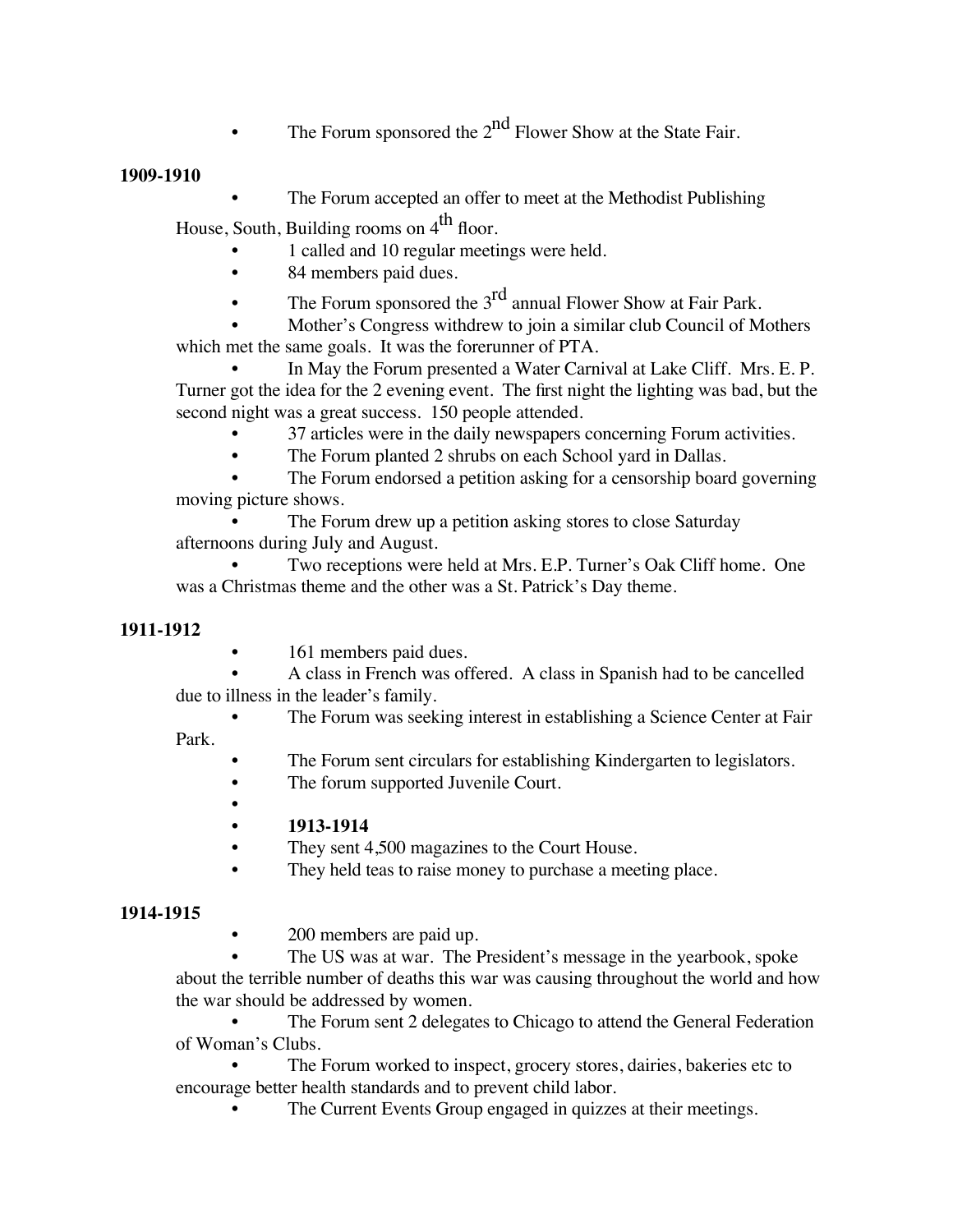- The Music Dept studied Operas, Orchestras and Composers.
- The Literature Dept studied Shakespeare and Poets.
- The Forum erected 2 cottages on their Haskell property for investment.
- The Endowment fund began at the death of Mrs. Calloway.

#### **1915-1916**

- Four members entered their paintings in an Art show of 65 entries.
- Spanish and Physical Culture were added to the Study groups.
- The by-laws were changed to allow men to join the Forum.

#### **1917-1918**

The Forum helped put through bills for Mother's Pensions and

## Kindergarten.

The Home Economics Dept put on a practical demonstration at an open meeting at the Adolphus Hotel Jan 12.

The Home Economics Dept gave prizes to State Fair participants in canning contests.

## **1918-1919**

• The Forum entered into many War Efforts: Selling Liberty Bonds, Learning about War Gardens, Working for the Red Cross efforts.

• The Forum changed the name of the Humane Education Committee to Girls' Welfare Committee and worked with Judges concerning the Girls' Industrial School in Gainsville.

The Dallas Woman's Forum was the largest woman's club in the Southwest. By 1920 the membership had reached **500** and the first clubhouse was purchased at 806 South Akard in Dallas. The house was paid for in full by 1925.

The lots on Haskell were traded for lots on Live Oak.

#### • **1920-1921**

- 178 new members making the club 403.
- The Forum met twice a month.
- **• 1922-1923**
- The office of Parliamentarian was added, making the board 22 members.

## **1924-1925**

**• 225** new members made the Dallas Woman's Forum the largest departmental club in the southwest with over **700** members.

Dues went up from \$5 to \$7.

# **1927-1928**

• The dues were raised to \$10, \$5 of this was the initiation fee.

## **1931-1932**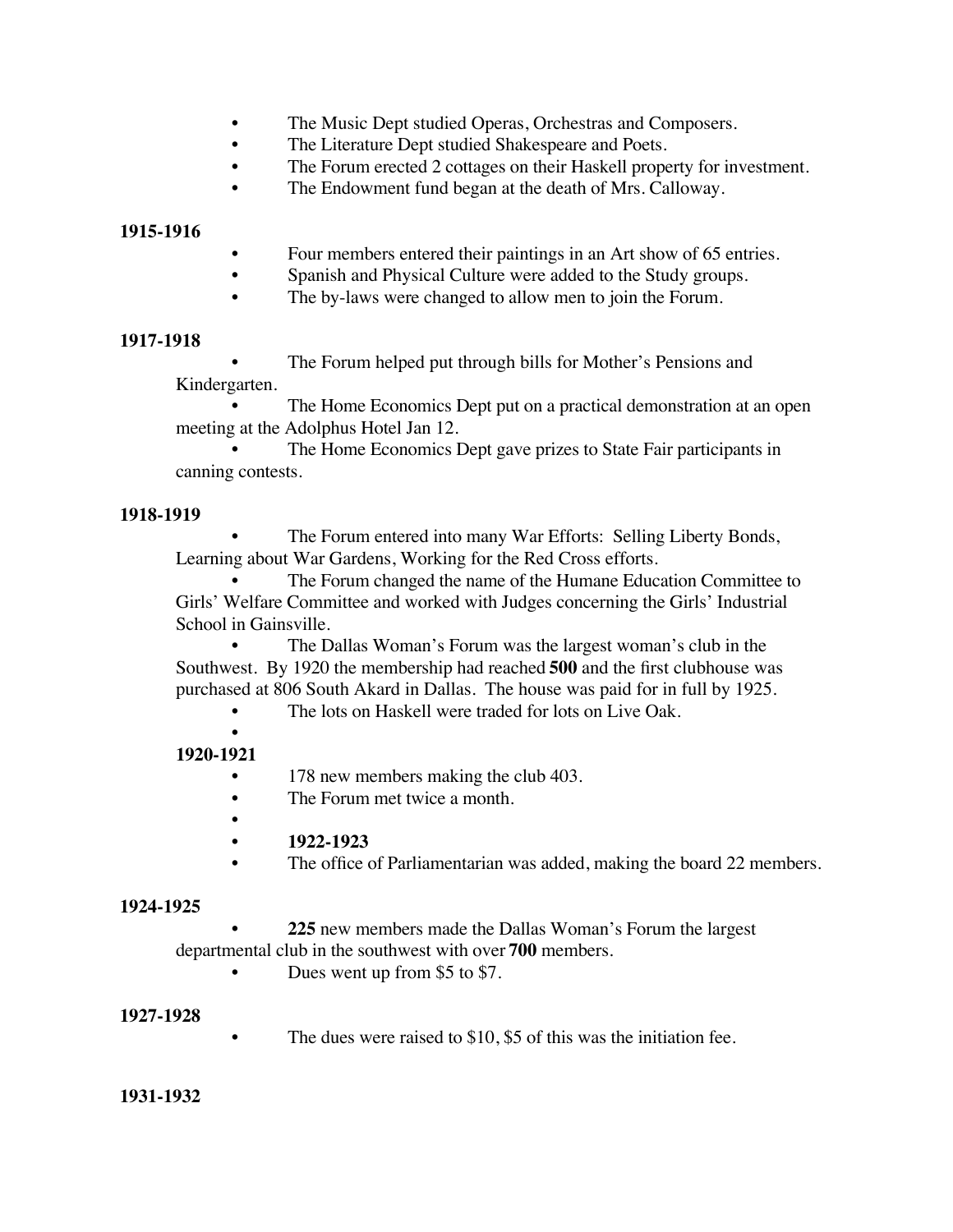The Dallas Woman's Forum moved into their new club house, the Alexander Mansion, which they purchased for \$60,000.

• A Junior Forum was formed. It was composed of three groups, the Senior Forum, Junior-Senior Forum and Junior Forum. The Junior Department was composed of three departments: Fine Arts, Home and Garden and Travel. The departmental meetings were held in their homes and the regular meetings of all three

departments were held on the  $4<sup>th</sup>$  Monday at the Clubhouse.

- The building was rented 200 times in addition to the regular meetings.
- Tea was served to 1000 during an afternoon and evening tea.

• 2 Antique Silver Tea and Coffee services were gifts of the Library Committee. Money for these was raised by 2 style shows, a musical and 2 Bridge Parties. (These silver services are stored in the tall buffet in the dining room and are

used regularly in 2006. They were used at our 100<sup>th</sup> Birthday party)

- 176 new members.
- 250 books were in the Forum Library.

The Literature Dept published a cookbook. (We have just received a copy from Elizabeth Baker. We have one copy which is in very poor condition also.)

• The Resident Hostess had 103 parties which included 2,069 persons as

well as luncheons every 2<sup>nd</sup> Wednesday.

# **1934-1935**

There were 9 Departments and 2 classes.

# **1935-1936**

- Bridge Teas were held to bring in money for the Building Fund.
- A grounds committee was created.

# **1936-1937**

The New Resident Hostess had 48 private parties and 80 Forum affairs.

# **1939-1940**

- There was a new Hostess who served 7,733 persons.
- 2 silver goblets and some other silver items were donated to the Forum.
- Picnic furniture for both the inside and outdoors were painted.
- A floor lamp for the Writing Room was donated.
- The exterior and much of the inside was painted.
- The note on the Alexander Mansion, was paid in full.

# **1941-1942**

• 7 departments: Fine Arts, Gardening, Literature, Modern Language, Psychology, Physical Education, and Young Woman's Study.

# **1942-1943**

• A desk lamp for the Auditorium was presented.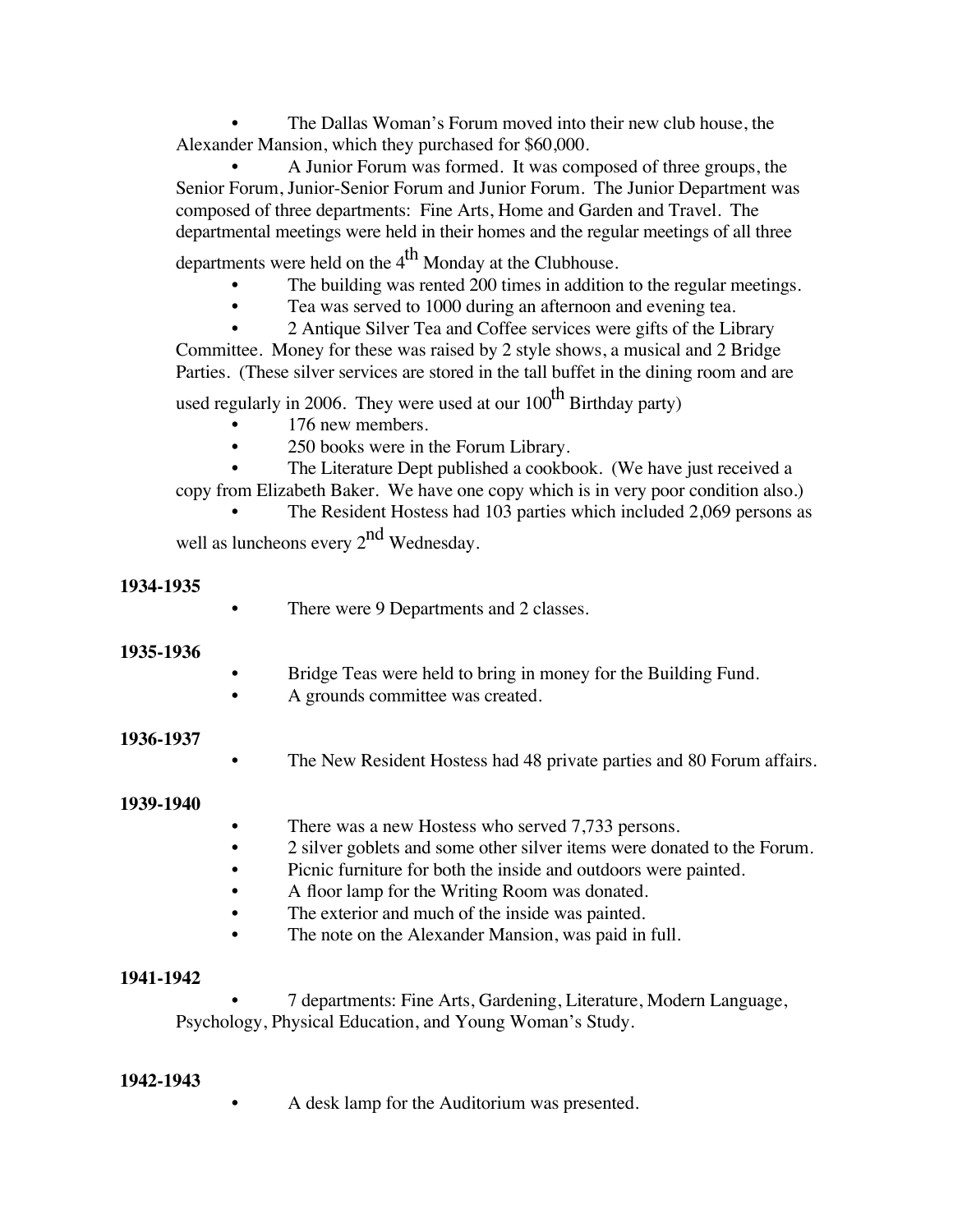Syracuse china and International-Mayfair pattern silverware were

purchased.

- The Forum became active supporters of the Red Cross due to the WW II.
	- New Departments: World Affairs, Allied Arts and Friday Morning.

## **1943-1944**

• Members sewed clothes for the Red Cross, collected magazines for the Army and contributed in many ways to the WWII effort.

## **1946-1947**

**• 525** members in 11 Departments.

## **1947-1948**

The Grounds Committee planted St. Augustine sod in the yard.

## **1950-1951**

The Forum changed to serving Brunches instead of seated luncheons to accommodate more. They served 5,076.

- 67 new members and 6 reinstatements.
- 12 departments.

## **1952-1953**

24 new members.

## **1953-1954**

The Writing Room was redecorated and most of the furniture in that room was reupholstered.

- Several rooms were repapered and painted in the house.
- 31 new members and 14 reinstated.

A massive 19<sup>th</sup> century Czechoslovakian Crystal Chandelier was placed on the Dining Room Ceiling. The former fixture was moved to the Butler's Pantry.

## **1954-1955**

The Forum was declared TAX FREE status. The President stressed that we must continue to do community charitable and beneficent activities to insure we keep this status.

## **1955-1956**

 $50<sup>th</sup>$  Anniversary was celebrated with a large party.

**• Honorary Charter Members** were listed in the yearbook as follows:

Mrs. J.A. Dunlap Margaret Wright Edwards Mrs. W. P. Jackson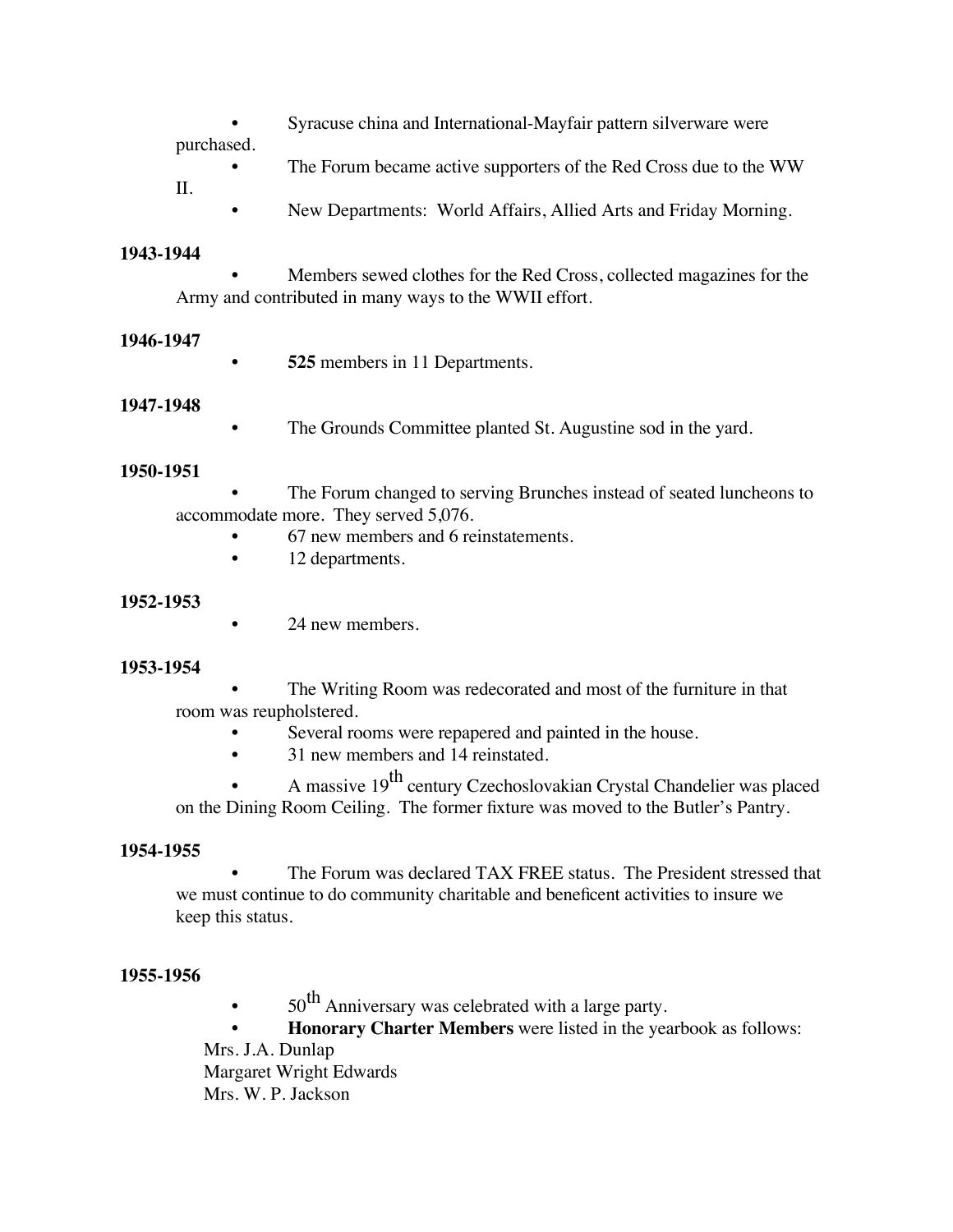Mrs. M. I. La Moreau Mrs. A. P. McCormick Mrs. Helen M Moore Mrs. E. W. Morten Mrs. C. M. Rosser Mrs. W. A. Shaw Mrs. J. I .Toney Mrs. P.P. Tucker Mrs. E. P. Turner Mrs. J. B. Wilson

#### **1956-1957**

The Forum Property appraised  $\omega$  \$125,000 and the furnishings  $\omega$ \$24,000.

#### **1957-1958**

• A Pair of Pheasants and a pair of Knights on Horseback (Italian Art pieces) were purchased. The Pheasants are on the mantle in the Library and the Knights are in the President's Office.

The first mention of Willie Wilson, the Forum Maid was made this year. She worked in the Forum until her death.

A freezer and water cooler were purchased.

#### **1958-1959**

The 28 dining room chairs and the 2 arm chairs were reupholstered.

• Two Silver Candelabras were presented by the Home and Garden Dept.

(These are still in use on the Dining Room Table and for all events in 2006 including our 100<sup>th</sup> birthday party.

- 192 attended the Reassembly Tea.
- The Forum members contributed \$16,000 to charities.
- A new Boiler was purchased for \$1,455.
- A new roof was put on for \$1,871.
- There were 11 departments.

## **1959-1960**

• The Dallas Woman's Forum won the Federation's 1st award for overall. Benevolent contributions of over \$26,000 and 6,000 hours.

## **1960-1961**

• An engraved coffee urn in honor of the 1960-1962 President, Mrs. Stathakos Condos, was presented to the Forum (This is used at all Forum functions and the  $100^{th}$  party in 2006).

#### **1961-1962**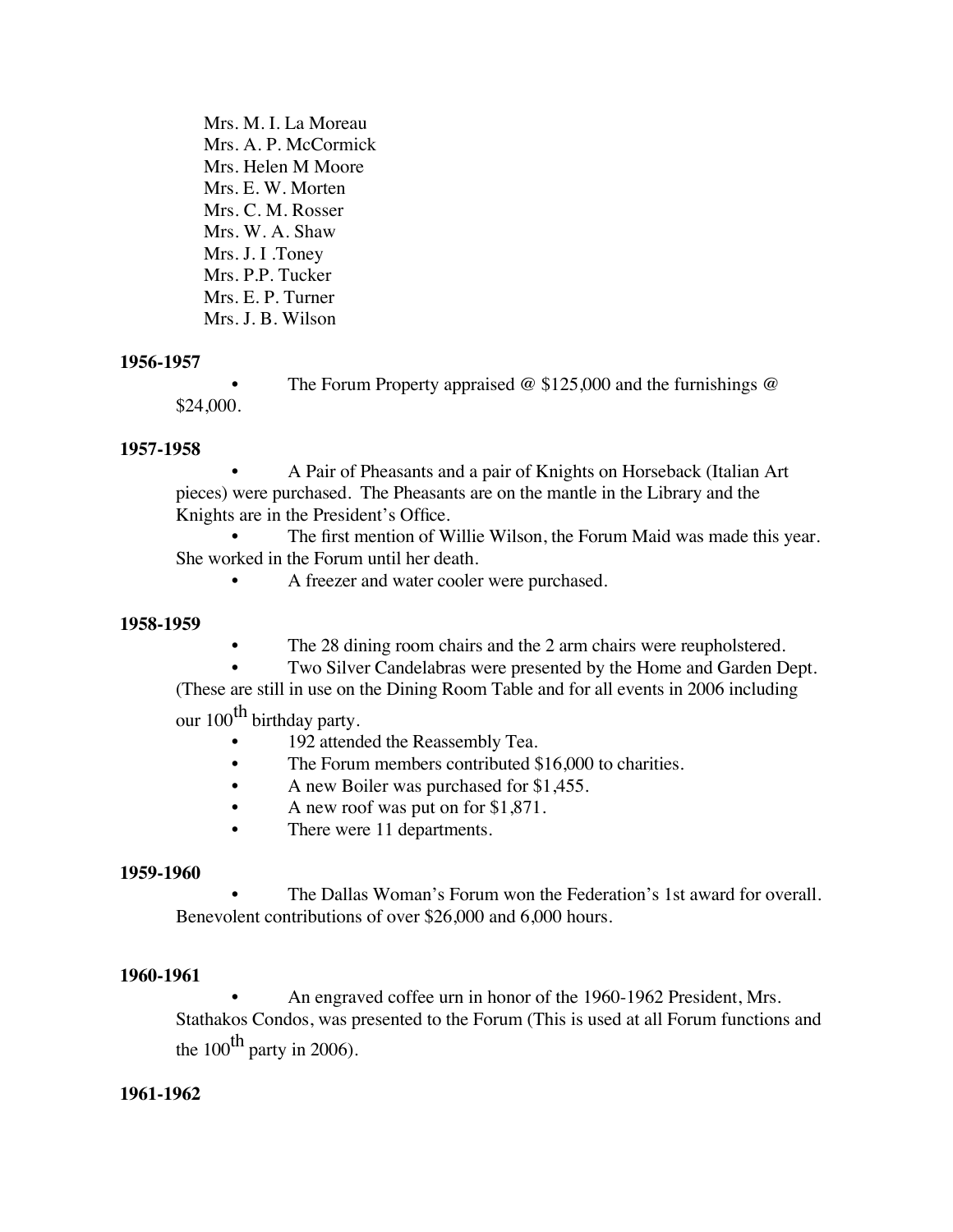• 2 Matching table pedestals were purchased, sanded and painted white with gold trim. Marble from our bathroom walls, was cut and fitted on top of these tables. The 8 chairs were painted to match and upholstered.

**1962-1963**

- Glass table pads were put on the Dining Room Table.
- A new washing machine, dryer and an electric ironer were purchased.
- Wrought iron furniture and a planter were placed on the porch of the

back entry.

#### **1964-1965**

• The Forum again won an award from the Federation of Woman's Clubs for clubs of over 101 members for their Benevolent Work.

The 1880 square piano was a gift in 1965.

## **1965-1966**

24 new members.

• A Pre-Owned Stove and refrigerator were purchased. This is the stove we still have.

The Forum underwent a restoration.

The Forum held a big party to celebrate the designation of Texas

Historical building and presentation of the Texas Historical Marker on our front porch.

The Forum sponsored a showing of The Bible at the Tower Theater. The proceeds of \$1,507 were designated for the Benevolence fund.

The Benevolent chairman reported members donated 8,000 hours and \$1,289.

## **1967-1968**

• Two lovely lamps, one Czechoslovakian crystal with Bristol glass which is hand painted and set with 18 karat gold base; the other is a genuine Rembrandt original design #LS3288 of German cut crystal, were given to the Forum. (They are in the writing room.)

## **1968-1969**

• 9 departments: Arts and Gardens, Contemporary, Current Affairs, Friday Home and Garden, Literature, Modern Homemakers, Travel, Junior Auxiliary and Tuesday Study.

• Created the Auxiliary for the Wadley Institutes of Molecular Medicine.

# **1970-1972**

The Silver Punch Bowl was presented honoring Past President Mrs.

O.M. Eaves. (It is used at all Forum functions and was used at the 100<sup>th</sup> Birthday Party.)

# **1974-1975**

The members reupholstered the twenty-five side chairs and two host chairs with needlepoint seats made by the members.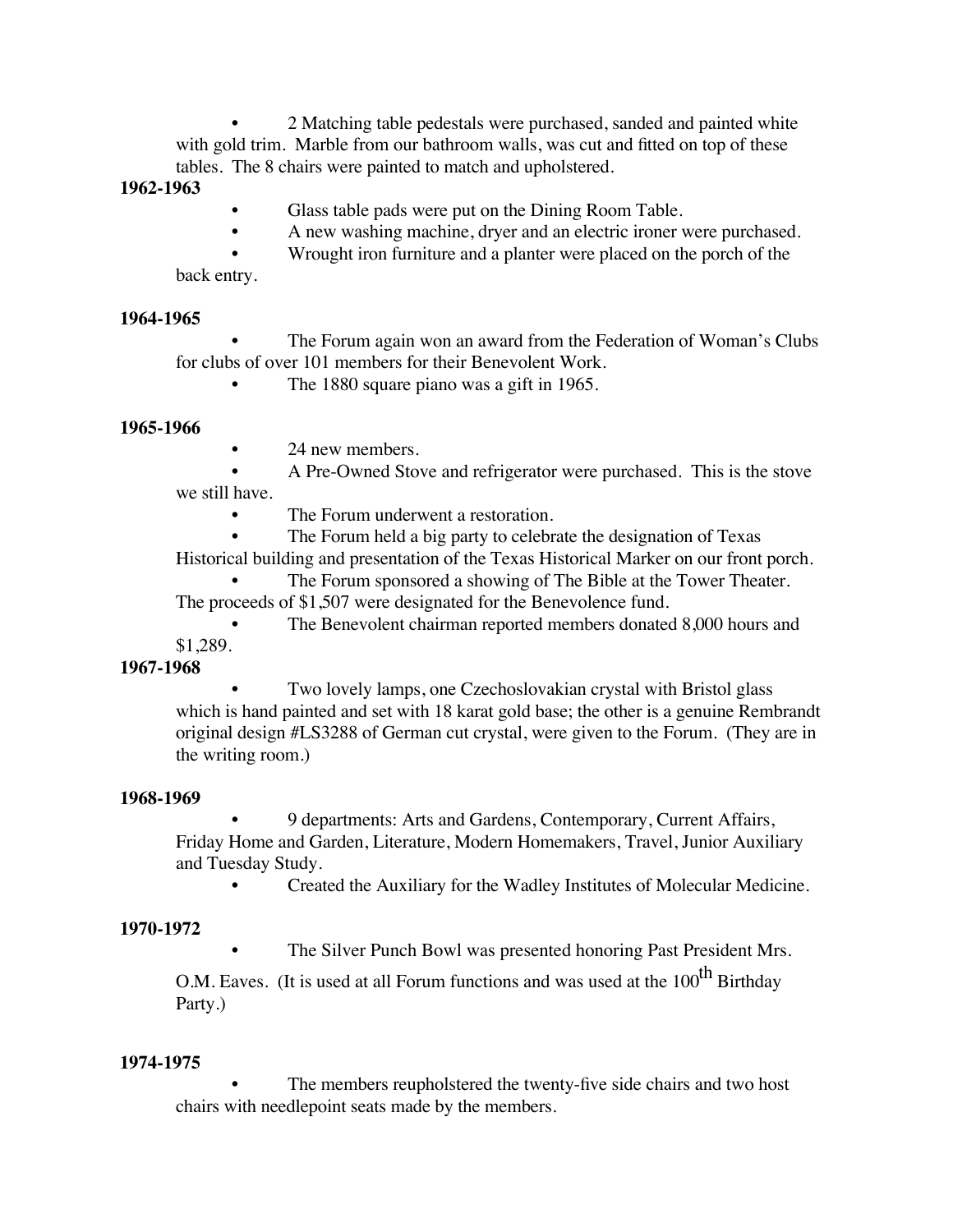## **1975-1976**

Lunches were \$2.50, teas \$1.25 and evening dinners were \$3.00 and a little more if beef was served.

Weddings for Members of the Forum were \$75.

Smoking was not allowed during programs.

The Forum was open M-F 9:30-4:30.

\$250 is annually put into the Rug fund for the rugs that were purchased in 1969.

# **1981-1982**

• The Dallas Woman's Forum sold the Dallas Woman' Cook Book II. (There are still a few copies available for \$10).

• The Forum had only 3 Departments. Contemporary, Friday Study and Literature.

## **1997-1998**

The Office of 1<sup>st</sup> Vice President was expanded to be the Event Coordinator. Frankie Milner accepted this position which was created to earn money by showing and renting the building for weddings and other events.

The Saturday Group was formed with Victoria Russo was their first chairman.

## **2000-2001**

There are 119 paid members in the Forum.

The Saturday Group had a successful money making project in the spring at the Forum, which has become an annual event. They have a luncheon, style show and a silent auction. It has proved to be a lovely event and they split the proceeds between the Dallas Woman's Forum and another charity. They have donated funds to Alley's House the last several years, which is a service to teen aged unwed mothers who choose to keep their babies. They have also given funds to Equus for Children with disabilities. It is a very large undertaking and is appreciated by the members of the Dallas Woman's Forum.

The dining room ceiling fell and the antique Czechoslovakian Crystal Chandelier had to be replaced with a new one.

# **2001-2002**

• A new fence was installed with a gate which reads Dallas Woman's Forum overhead. It was paid for in part by the fence fund donations and the Hillcrest Foundation grant.

# **• 2002-2004**

The three Departments combined into the General Forum and the Saturday Dept is the only department.

**• 2004-2006**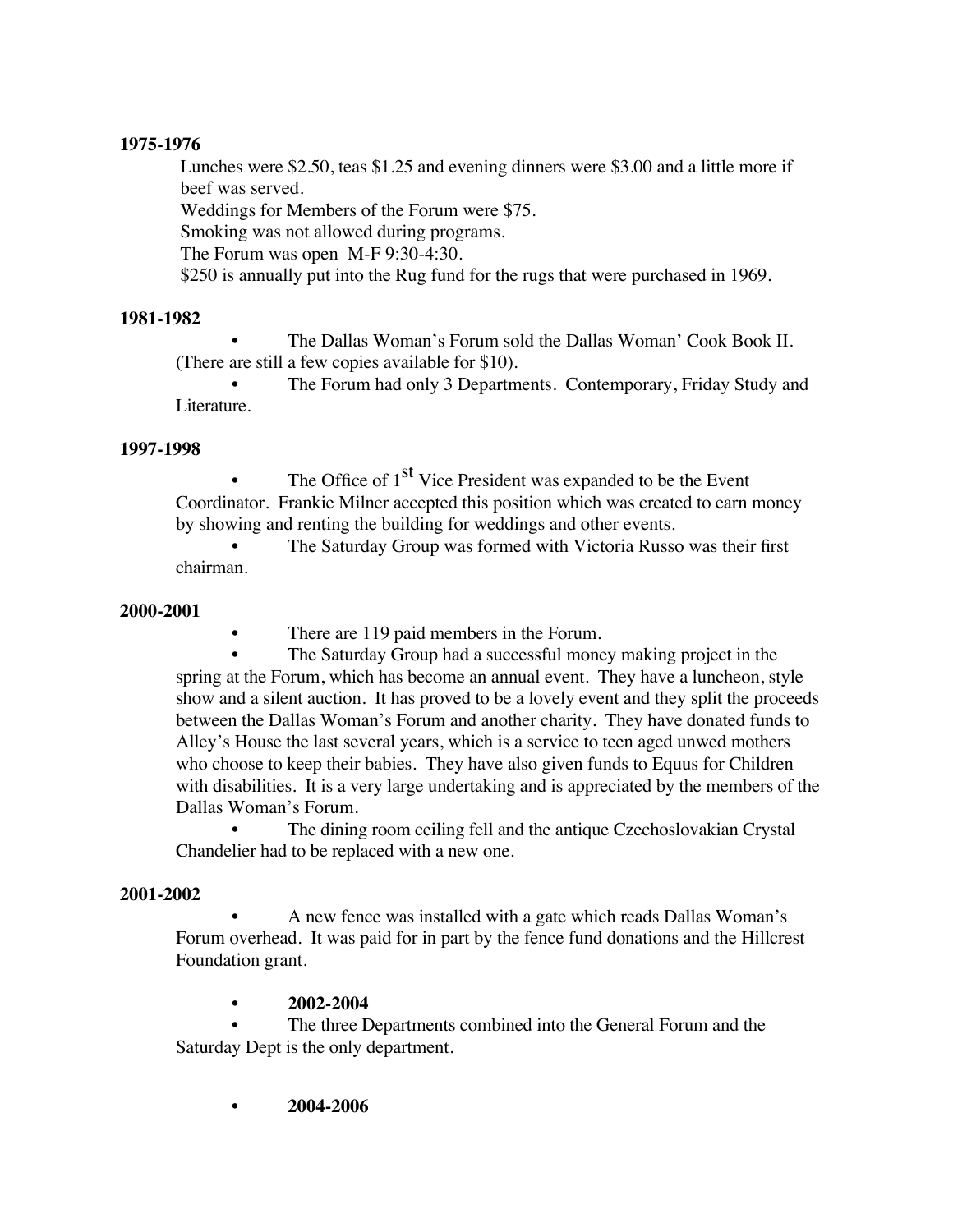The Forum finished spending Grant Money, \$175,000, from Hillcrest Foundation. The projects completed were replacing wooden window frames, paint outside, in the kitchen, the atrium area off of the dining room and the powder room. New drapes had been completed with Kennedy funds for the Writing Room. The last couple of years the drapes had been replaced in the Library and French Room.

The money to reupholster the loveseat in the Writing room was donated in memory of Pat Deere by her husband, Don Deere.

• Carolyn Carson contributed the funds to paint the downstairs halls and had a new carpet installed in the carriage entrance hallway, located additional pieces of our silverware pattern to complete 50 places, had our silver punch bowl re-silvered and had a mirror installed over the sink in the Butler's Pantry.

- A new commercial dishwasher was purchased.
- Linda Turner was appointed to replace the Event Coordinator. The

office of 4<sup>th</sup> Vice President was created to be the Event Coordinator and she was elected to fill that office for the year 2006-2007.

# **ONE HUNDRED YEARS OLD**

The members of the Dallas Woman's Forum held an Open House Reception May  $6^{th}$ , 2006 to celebrate the  $100^{th}$  Anniversary of the Dallas Woman's Forum and the  $100^{th}$  birthday of the Alexander Mansion. 75 people attended.

#### **\*\*\*\*\***

The Dallas Woman's forum was the first departmental woman's club to be established in Dallas, in 1906. The forum has always been an active, community-related organization, and some of its many accomplishments are:

- Presented the first Pure Food Law to the Dallas City Council.
- Held the first city-wise flower show.
- Began the first Parliamentary Law Class.
- Organized a group to suppress obscene literature and movies.

The Congress of Mothers Department established the Council of Mothers, the forerunner of PTA.

• Established a restroom and lounge in the downtown area for farm women.

• During WWI and II sold bonds, rolled bandages, supported the USO, Red Cross and other war causes.

Supported the Hutchins Home for the Aged and Main by furnishing cosmetic and health needs, draperies and bedspreads for patients' rooms, gave birthday parties for patients, etc.

Two members served on Committee to bring Southwestern Medical School to Dallas.

Since 1969 served as Auxiliary for the Wadley Institutes of Molecular Medicine.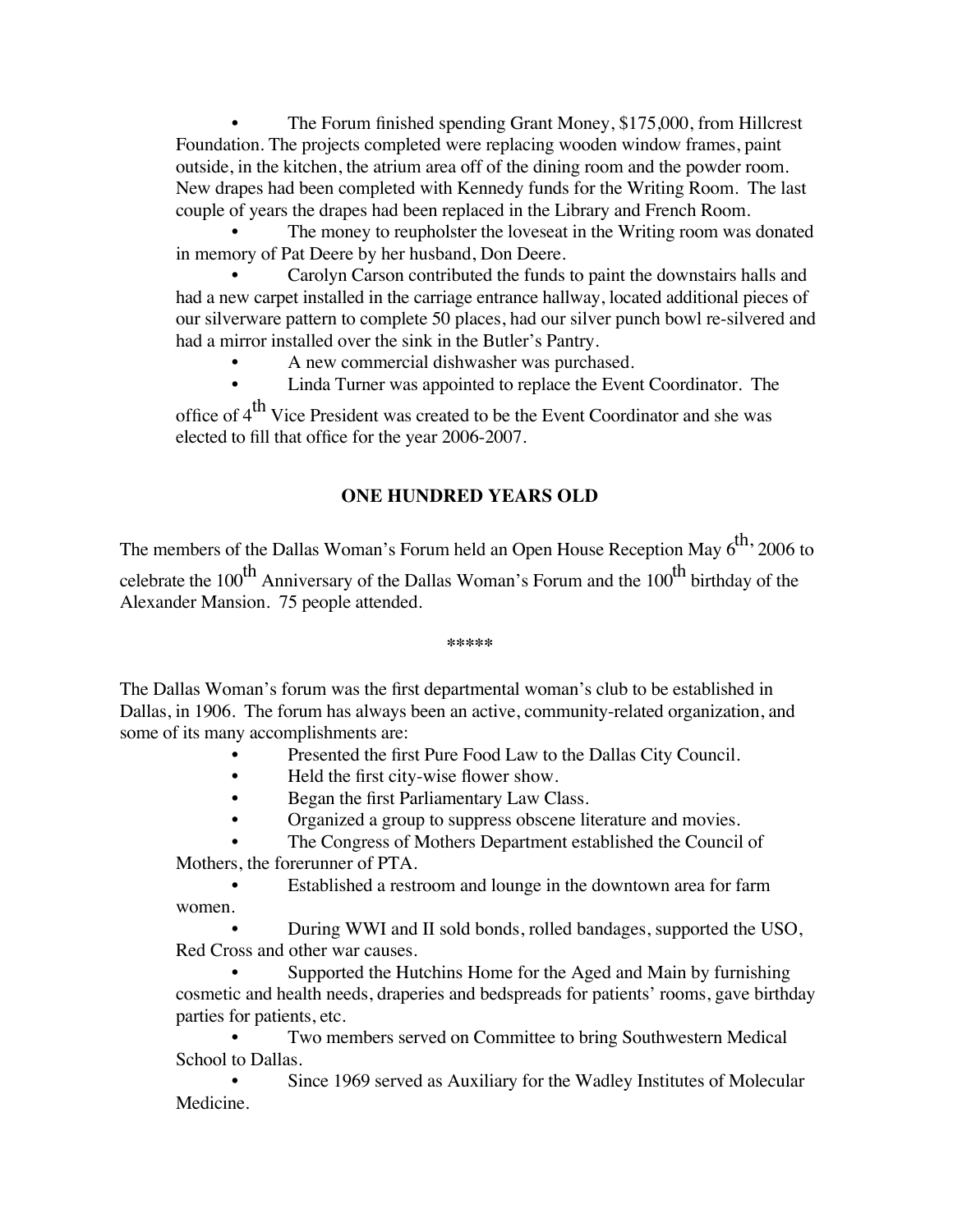• Before 1969 served in Canteen of Wadley Blood Bank and gave several machines to the Blood Bank.

Made many loans of money for young women to gain a higher education.

• Through the Arts and Music Departments provided money for promising young students for art and music lessons.

**\*\*\*\*\***

## **Some notes about the ALEXANDER MANSION**

• Mr. Charles H Alexander built the Alexander Mansion in 1906 for \$125,000. Mr Alexander was the president of Dallas Consolidated Electric Street Railway when trolley cars replaced mule drawn cars, in the late 1890's.

The second owner was A. L. Clarks.

The third owner was Wiley Blair, (1917-1930) President of a bank and a Furral Oil Administrator who sold it to the Dallas Woman's forum in 1930. (The pictures in the carriage entry hall depict the Blair family period.)

The 3 acre tract of land was originally granted by the republic of Texas to John Grigsby and also reportedly was owned by John and Walter Caruth and J. B. Wilson. It is still in tact and was reported in the Dallas Times Herald (Feb 3, 1963) as the largest acreage of land with one owner in that part of Dallas.

Two story high authentic Greek Ionic Italian marble columns which support the portal roof cost \$4,000.

The columns were hauled by teams of horses from the railroad and were imported from Italy. They came by boat to Jefferson TX and by train to Dallas.

In 1972 the protective Iron was put in to protect the front entrance.

• Carpet covers the intricate multi-colored Italian inlaid marble floor in the Carriage Entrance hallway, similar to the floor on the front porch.

The closets are all original and were the way the city taxed the building. Each door was counted as a closet.

- The hardware is gold plated.
- 1970 the stained glass window in the powder room was donated.

The only original pieces of furniture are the two matching settees and the chair at the desk in the reception area as well as the 2 marble columns by the front door. We also received a music cupboard, which belonged to Mrs. Alexander, in recent years, which is in the Bride's room now.

The ceilings in the French Room and the Library were originally fresco of Italian influence. You can see this in the pictures taken in the 1920's in the Blair family pictures. Two Italian artists were brought to do the painting.

The dining room has six foot mahogany paneling all around the room. The 1920's pictures show the original light fixture in the dining room. It was moved to the ceiling of the Butler's Pantry when a massive Czechoslovakian crystal chandelier was installed in 1967-68. That crystal chandelier was damaged when the ceiling fell in.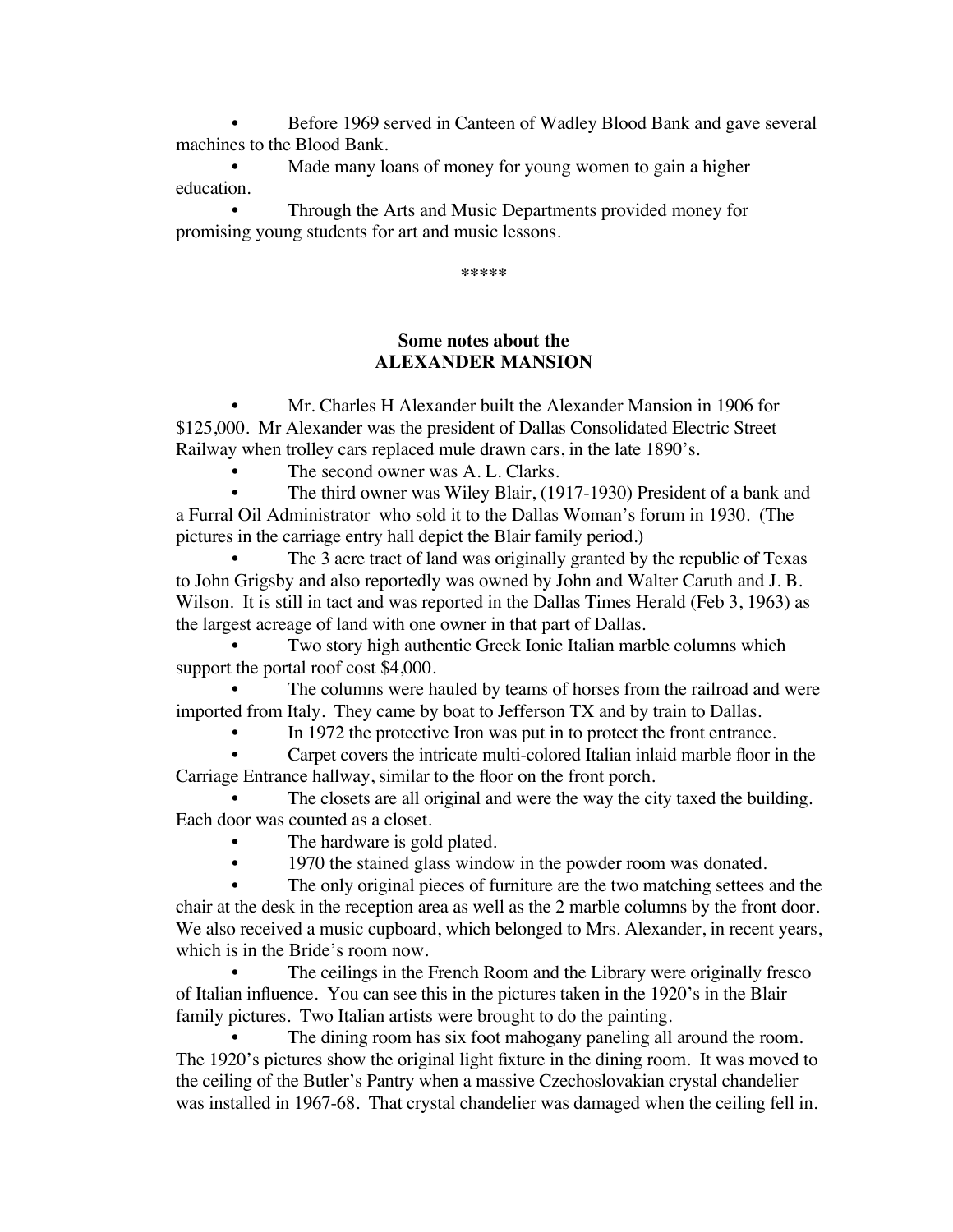It had to be replaced in the 2000's.

The light fixtures on the Library, French Room, the two reception rooms and the dining room walls and ceilings are all original.

• Of particular interest is all of the beveled glass windows both upstairs and downstairs and the bookcases and cupboard doors with the use of Mother of Pearl as seen in the Uffizi Gallery in Florence, Italy, throughout the house.

• The rugs on the lower floors are Karastan Orientals in the Kirman and Sarouk patterns

The Grape Arbor window on the landing of the staircase is thought to be Tiffany although there is no proof of that.

• In 1930, several bedrooms were remodeled into the large auditorium for the Forum meetings.

The Third floor, which was originally a ballroom, was made into a meeting room for the Junior Forum.

The unusual shower which was the first shower in Dallas and the man sized bathtub are on the second floor master wing of the mansion.

The icebox in the Butler's Pantry was capable of being filled from outside with hundreds of pounds of ice.

The basement has many lockable areas where food, wine and so forth could be stored for the lavish lifestyle enjoyed by the owners in 1906-1930.

There are 7 fireplaces in the mansion, each entirely different.

The house had its own generator so the house always had it's own power.

• Just a few years ago, a plumber discovered that we have a secret room. It is in the basement, below the porch just off of the kitchen. The only way to get into it is to climb a ladder up to a window-like opening and climb down a ladder on the other side. In the middle of the room is an empty chest.

The room which we call the President's room or office was the Master Bedroom.

There was an inter-communications system to the kitchen.

There is a dumb-waiter in the hall which allowed food and drink to be sent to the upstairs.

There was a carriage house and servant quarters behind the house. At one time there was talk of building a Jr. club house at that location. This never was done.

**\*\*\*\*\***

# **Additional notes on Mrs. E. P. (ADELLA KELSEY) TURNER**

**Dallas Woman's 1st President 1865-1938**

• Born in Marshall Texas, Jan 13, 1856- To William and Sarah Kelsey.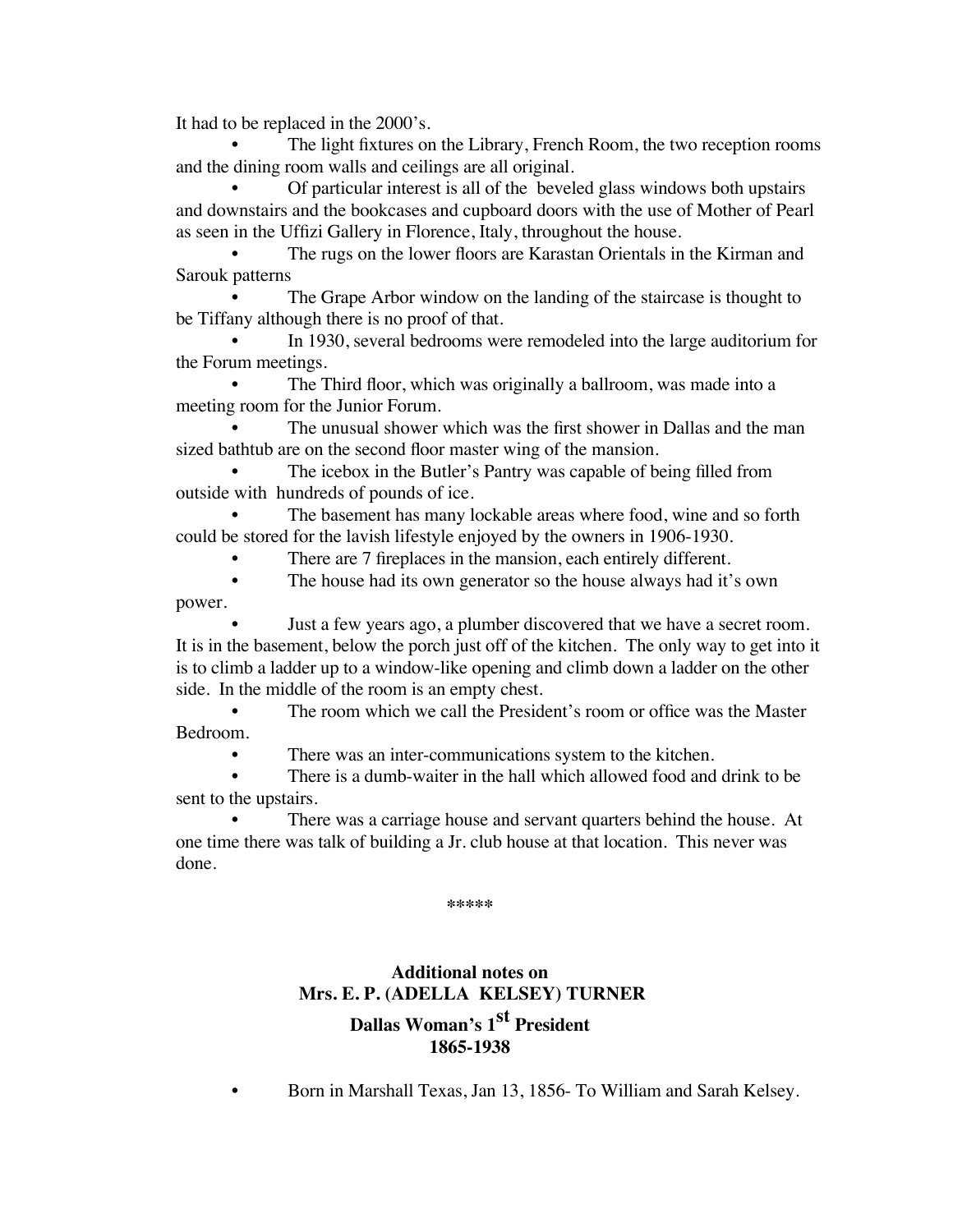- Died June 6, 1938.
- Parents died when she was 4, she lived with Gustave Frank family in

Jefferson.

Married Edward P. Turner of Fort Worth June 5, 1879 He was manager of three ticket offices of Texas and Pacific Railway.

- Had 4 sons, only 2 grew to adulthood.
- **EXECUTE:** President of Oak Cliff Improvement Association 1903.
- President of City Federation of Women's Clubs 1903-04
- President of Texas Federation of Women's clubs 1904-06.
- President of Dallas Woman's Forum 1906-08.

1908 became one of the first women to serve on the school board in Dallas County. She was appointed to this position. Lenora Kirk Hall was the first elected woman to the school board. (The Forum supported this candidate.)

• 1910 became President again of Dallas Woman's Forum when her term on the school board expired.

Between1910-1919 she led the Forum into the reform of sanitary conditions and welfare work for delinquent and underprivileged children.

• 1919 she served another 2 year term as President of Dallas Federation of Women's clubs.

• 1921 Her interest in the legal rights of women led to the formation of the Women's Good Citizenship Association, which later became the Dallas League of Women Voters.

**\*\*\*\*\***

## **Note from Georgia Nichols**

This paper was prepared by Georgia Nichols, a past president (2002-2005).

It is a compilation of notes taken from the President's messages and the Secretary's end of year reports which were in the yearbook collection through 1906 to the present time, an 1981 Cook Book and from two documents, the Program of the dedication of the Texas Historic Landmark, 1968 and a pamphlet created in 1984-85 by Mrs. Alfred Cook, Mrs. J. A. Holman and Mrs. Edwin L Sharpe, all past presidents. There are only 3 of the 100 yearbooks missing in the collection I have put together and placed in the Forum Office. It is my hope that this will give the young members a little more understanding of the Dallas Woman's Forum.

In the days this club was formed, very few girls were educated past upper grade school. This club provided a way for woman to explore the world through education in an acceptable manner for those days. In one yearbook, it was noted the club rooms were open daily, with a maid, so that the members could seek quiet to write notes, read, have tea and socialize with other women in a serene atmosphere.

My mother, Thelma Johnson Hamilton, was president more than once and active in the Geneva Woman's Club, Geneva, Nebraska, most of her married life. Her mother, Grace Purdum Johnson, was a member of the No Lo Woman's Club in North Loup, Nebraska, which